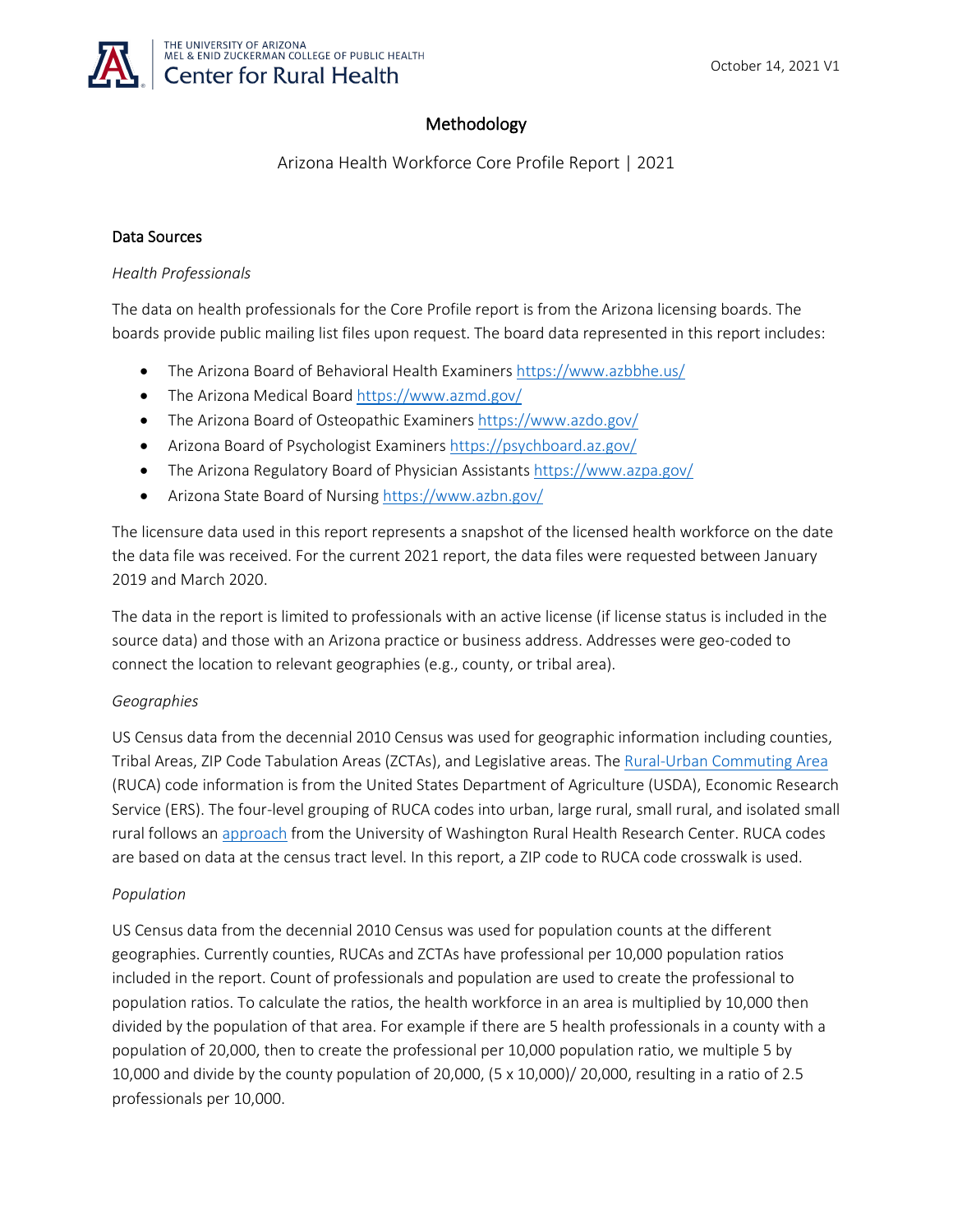

# Professional Groups

The health workforces in this report are grouped into several professional groups. The professions and the license types included in each profession are included in the table below.

| <b>Profession Group</b>                   | Licenses Included                        |
|-------------------------------------------|------------------------------------------|
| <b>Behavior Analysts</b>                  | BA                                       |
| Counselors                                | LAC, LPC                                 |
| Marriage and Family Therapists            | LAMFT, LMFT                              |
| Nurses-Advanced Practice Registered Nurse | APRN-RNP, APRN-CNM, APRNS-CNS, APRN-CRNA |
| Nurses - Nurse Assistant                  | UCNA, CNA, CMA, LNA                      |
| Nurses - Practical Nurse                  | LPN                                      |
| Nurses - Registered Nurse                 | <b>RN</b>                                |
| Physicians                                | MD, DO                                   |
| Physician Assistants                      | PA                                       |
| Psychologists                             | <b>PSYCH</b>                             |
| Social Workers                            | LBSW, LCSW, LMSW                         |
| Substance Abuse Counseling                | LASAC, LISAC, LSAT                       |

#### Use of Scaled Counts on Heat Maps

Scaled counts are utilized to inform heat map gradients affected by outliers (very large or very small numbers). To determine a scaled count, the mean (average) and the standard deviation are calculated. Counts of professionals that are greater than the sum of the mean and a single standard deviation are scaled down to equal the sum of the mean and standard deviation. This approach allows greater distinction between gradients. Counts and ratios are provided in the map tool-tip and the charts.

# ZIP Codes and ZIP Code Tabulation Areas

ZIP codes represent postal delivery routes and locations and are maintained by the United States Postal Service (USPS). ZIP codes do not represent geographic areas with boundaries. The US Census has developed ZIP Code Tabulation Areas or ZCTAs to provide an area approximation of the USPS ZIP code delivery routes. Find more information on the US Census ZCTAs [here.](https://www.census.gov/programs-surveys/geography/guidance/geo-areas/zctas.html) There is not always a direct one to one match between ZIP codes and ZCTAs. We used a ZIP to ZCTA [cross-walk](https://udsmapper.org/zip-code-to-zcta-crosswalk/) available from the Robert Graham Center, used in their Uniform Data System (UDS) Mapper. On the ZCTA map in the Core Profile Report, there are some areas that do not have an assigned ZCTA, this includes large land areas that have no ZCTA assigned or ZCTAs where there is no workforce.

#### Other Considerations

The data in this report should be considered an estimate of the selected health workforce in Arizona. The data represents a snapshot in time from the date the data was requested. Additionally, the health workforce included in the report are those who have an active license (if license status is available in the data). An individual may maintain a license but not necessarily be active in their field.